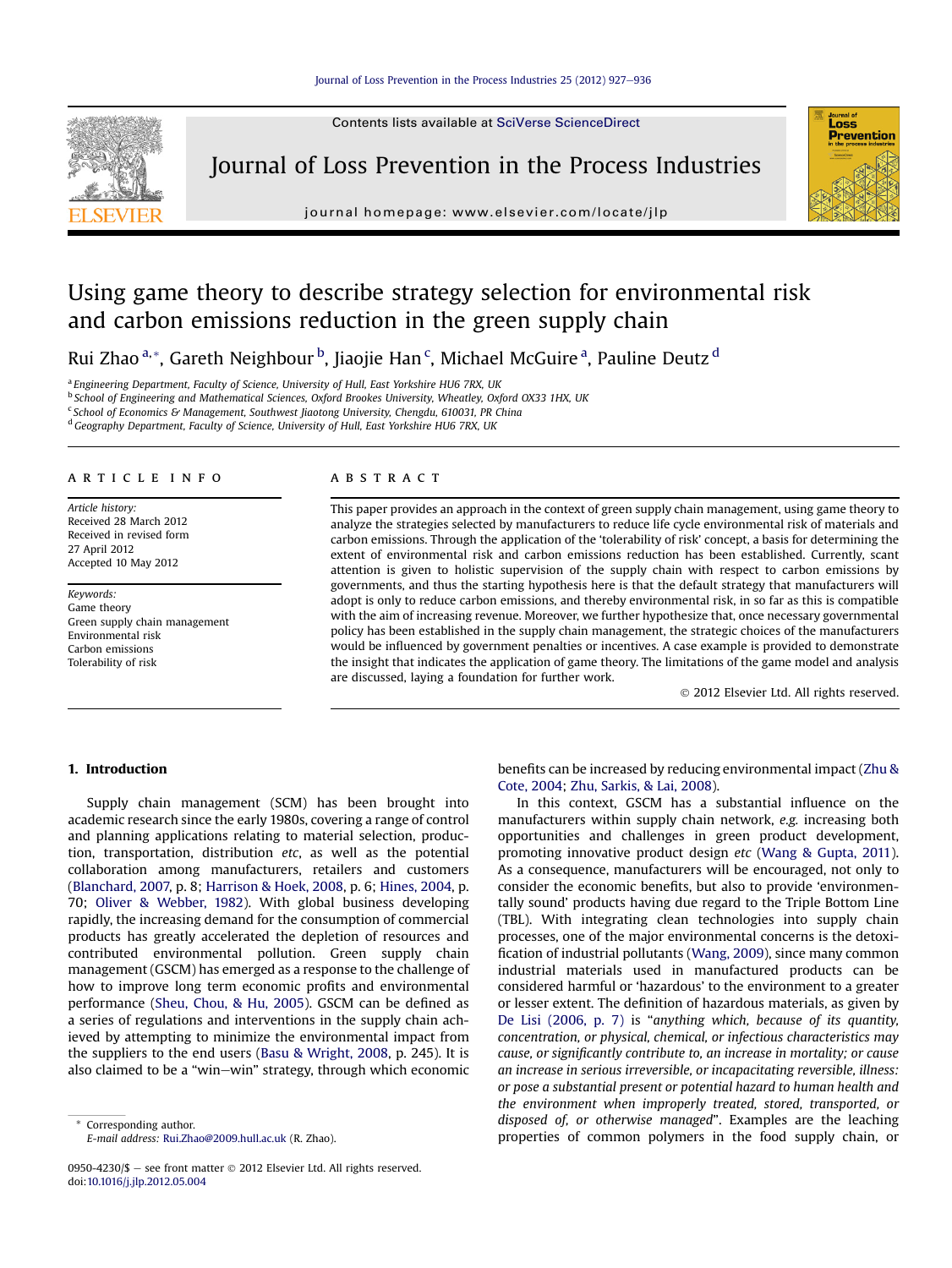formaldehyde, a common substance used in some furnishings, which can be carcinogenic. Therefore, the risk to the environment resulting from the complete supply chain involving 'hazardous' materials as defined here, and the attendant health implications, need to be carefully assessed in the context of the product life cycle. Certainly, this is scarcely considered in the literature. It follows that there is a need to consider the risk to society associated with everyday consumer products.

In addition to the immediate risk posed by 'hazardous' materials in use, it is also important in the socio-political context to discriminate within the supply chain the "carbon footprint $^{\rm 1}$ ", which may be an increasingly used indicator of the public's acceptance of the product. Notably, though the environmental risk and the carbon emissions in the final disposal stage of a product are often very high compared to other stages ([Lee, 2011;](#page--1-0) [Zhu & Sarkis, 2006](#page--1-0)). Thus, decarbonization has become a significant challenge to the supply chain management by requiring consideration be paid to life cycle stages beyond the supply chain and consumer.

This paper proposes a game theory approach that models the likely behaviour of manufacturers in response to drivers to reduce environmental risk and carbon emissions in the context of the green supply chain. A previous study has indicated how life cycle carbon emissions could be displayed as an aid to customer choice, and therefore as a means to send an environmental signal to manufacturers ([Zhao, Deutz, Neighbour, & McGuire, 2012](#page--1-0)). This paper extends the analysis to consider the perspective of manufacturers. Whilst corporations generally respond to a range of signals, from consumers, government within their supply chain, international treaties, regulations etc ([Wang & Gupta, 2011](#page--1-0)), our study provides an initial insight into how they may respond to game scenarios with and without governmental regulations.

Game theory will be described in more detail below, but in short, allows the identification of alternative 'business' strategies. However, here the emphasis is on reducing environmental risk and carbon emissions without affecting commercial sustainability, irrespective of any governmental or inter-governmental objectives, e.g. international treaty. Although the green supply chain management concept has laid stress on increasing economic returns by reducing the environmental risk and impacts ([Zhu et al.,](#page--1-0) [2008](#page--1-0)), the extent to which the environmental risk and carbon footprint reduction should be incorporated into the management process has had limited discussion. In summary, the authors here propose an approach based on game theory to help manufacturers select appropriate strategies to reduce the environmental risk of supply chain containing 'hazardous' materials and carbon emissions in the context of 'green' supply chain management.

### 2. Game theory application to green supply chain

Since [V-Neumann and Morgenstern \(1944\)](#page--1-0) published their book "The Theory of Games and Economic Behavior", game theory has been widely used as a mathematical and logical approach applied in various research fields, such as economics, marketing, supply chain management, etc. The solutions provided by game theory are usually arrived at by considering the interaction between the 'players' (or 'agents' in the context of the supply chain) who are involved, which can be seen as a form of "interactive decision theory" ([Aumann, 2003](#page--1-0)).

Game theory is often seen as an essential tool when dealing with supply chain management problems with multiple agents (manufacturer, retailer, buyer, government etc), especially when there are conflicting objectives, in order to help decision makers enhance the cooperative efficiency of the partners involved ([Cachon & Serguei, 2004](#page--1-0)). The application of game theory to the supply chain, especially coordination, economic stability and the supply chain efficiency have been discussed by a number of works ([Esmaeili, Aryanezhad, & Zeephongsekul, 2009;](#page--1-0) [Hennet & Arda,](#page--1-0) [2008](#page--1-0); [Zhang & Huang, 2010;](#page--1-0) [Leng & Zhu, 2009;](#page--1-0) [Li, Huang, Zhu, &](#page--1-0) [Chau, 2002;](#page--1-0) [Nagarajan & Sosic, 2008](#page--1-0); [Yue, Austin, Wang, &](#page--1-0) [Huang, 2006](#page--1-0)). However, game theory applications to green supply chain management are still under development. [Zhu and](#page--1-0) [Dou \(2007\)](#page--1-0) have created an evolutionary game model to investigate how governmental subsidies and penalties can influence the possible actions of enterprises. The game model suggests that government should reinforce the environmental regulations by means of increasing relevant subsidies and penalties to impel enterprises to implement environmental management. A similar study can be found by [Chen and Sheu \(2009\)](#page--1-0), derives a differential game model to design environmental regulation pricing strategies. It is evident that, with governmental regulation standards being raised, manufacturers will gradually extend their product responsibility resulting in increased product recyclability. In addition, the interaction of manufacturers and retailers has also been considered. For instance, [Sheu \(2011\)](#page--1-0) has used the asymmetrical bargaining game model to seek negotiated solutions between manufacturers and the 'reverse logistics' suppliers under governmental financial intervention, from which the bargaining power of green supply chain members is seen to be greatly enhanced. Further, [Barari, Agarwal, Zhang, Mahanty, and Tiwari \(2012\)](#page--1-0), who have provided a dynamic evolutionary game model to discuss the potential strategic coordination between producer and retailer by maximizing economic profits while implanting green practices, thus to achieve a 'win-win' situation between environmental and commercial benefits on the supply chain. Since the incorporation of carbon emission as an indicator for green supply chain management [\(Lee, 2011](#page--1-0)), game theory application has also provided an insight in this research field. A typical study has been recently reported by [Nagurney and Yu \(2012\),](#page--1-0) who have considered developing an oligopoly game model for sustainability within fashion industrial supply chains. They investigate the oligopolistic competition among firms with different product brands, with the objective of maximizing the profits of each corporation and minimizing the corresponding carbon emissions. These previous studies, while quite useful in informing our approach, do not address the issues raised in the introduction, namely, by identifying which producers offer a sustainable economic performance with a level of environmental risk, or carbon emissions reduction, appropriate to incorporation within the management process.

#### 3. Formulation of the game

Whilst, in theory, consumers drive the open market, *i.e.* incentivizing the sale of attractive and competitive products meeting a perceived need, Governments, for good reason, often restrict the market by legislation or regulation, sometimes with unintended consequences. This section explores one such consequence which has particular relevance to environmental management in the green supply chain, e.g. how governments establish a reasonable incentive and restraint mechanism to encourage manufacturers to improve their environmental performance.

The game situation can be defined by three important boundaries in the supply chain, Government|Manufacturer, and Manu-facturer|Retailer|Consumer, shown in [Fig. 1.](#page--1-0) It seems logical to apply game theory first to the dynamic boundary of Government Manufacturer. Whilst an observer might conclude there is but one game, we suggest that there are, in reality, several, related, but

 $1$  Which is interpreted as the total amount of carbon dioxide emitted, or its equivalent in terms of other greenhouse gases emissions [\(Carbon Trust, 2006](#page--1-0)).